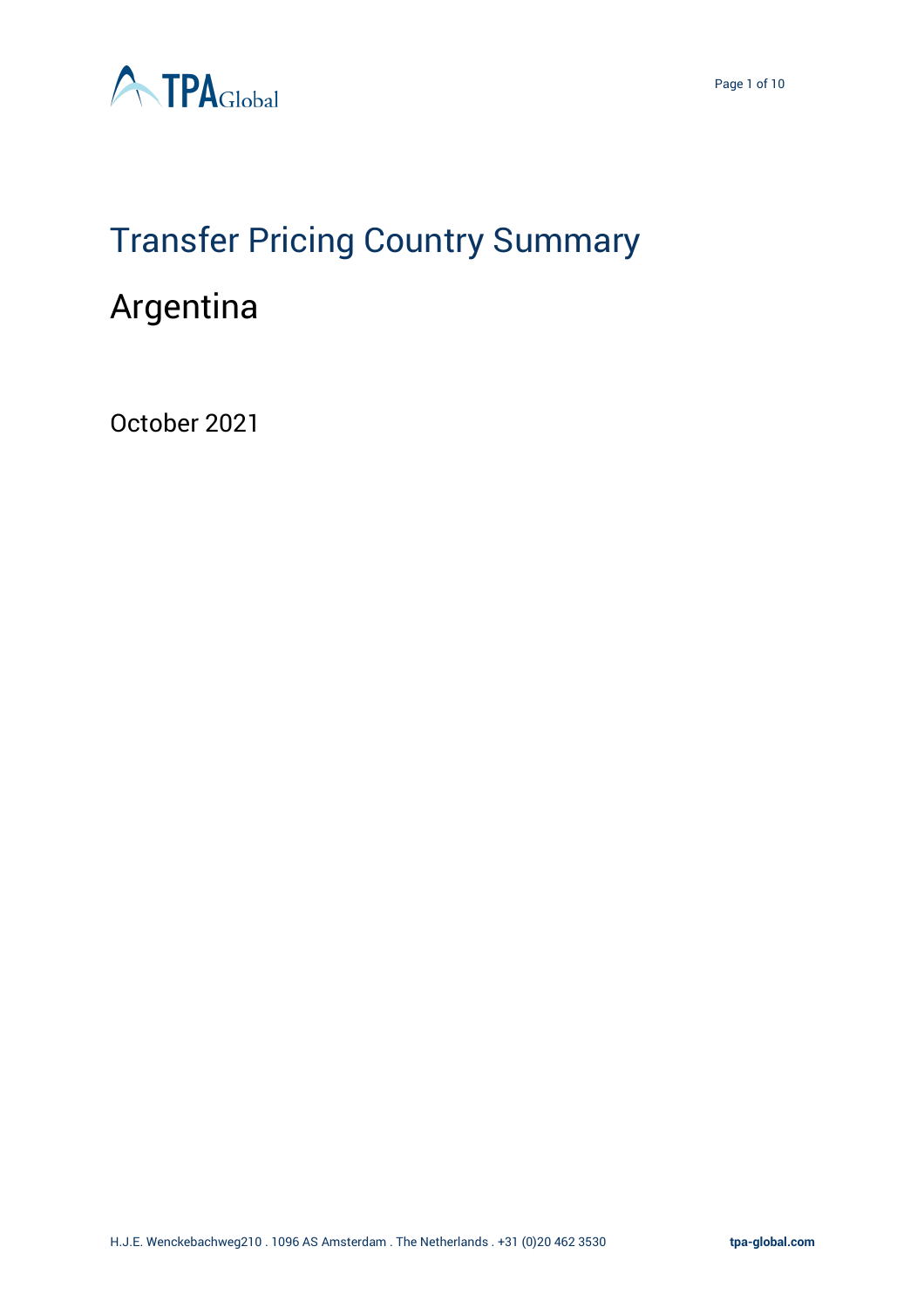

## Table of Contents

| $\mathbf{1}$ . |    |                                                                               |  |
|----------------|----|-------------------------------------------------------------------------------|--|
| 2.             |    |                                                                               |  |
| a)             |    |                                                                               |  |
| b)             |    |                                                                               |  |
| c)             |    |                                                                               |  |
| d)             |    |                                                                               |  |
| e)             |    |                                                                               |  |
| f)             |    |                                                                               |  |
| 3.             |    |                                                                               |  |
| a)             |    |                                                                               |  |
| b)             |    |                                                                               |  |
| c)             |    |                                                                               |  |
| d)             |    |                                                                               |  |
| e)             |    |                                                                               |  |
| f              |    |                                                                               |  |
| g)             |    |                                                                               |  |
| h)             |    |                                                                               |  |
| i)             |    | Production Process for TP Relevant Returns, Documents, Forms and Financials 7 |  |
| j)             |    |                                                                               |  |
| k)             |    |                                                                               |  |
| $\vert$        |    |                                                                               |  |
|                | m) |                                                                               |  |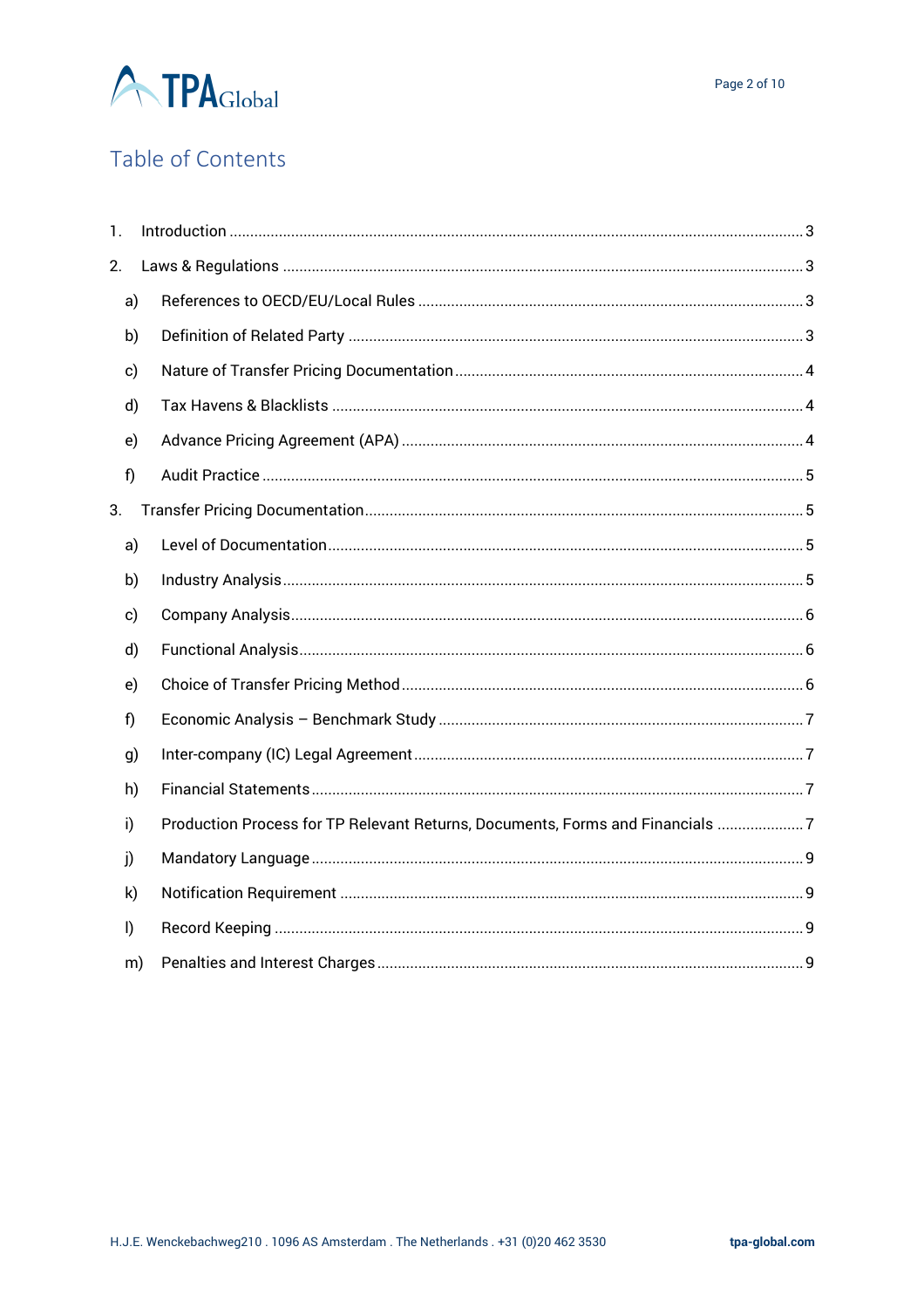

## <span id="page-2-0"></span>1. Introduction

Since 2017, Argentina has formal transfer pricing documentation requirements to submit the master file, country-by-country reporting and local file along with other local TP forms.

## <span id="page-2-1"></span>2. Laws & Regulations

#### a) References to OECD/EU/Local Rules

<span id="page-2-2"></span>Transfer pricing legislation is based on the Income Tax Law (ITL) and ITL Regulations. The Arm's Length Principle is referenced in Articles 9, 16 to 20, 126 and 127 of the ITL.<sup>1</sup> Additionally, transfer pricing legislation is supplemented by the Argentine Internal Revenue Service (Administración Federal de Ingresos Públicos, AFIP) Regulatory Decree N°862/2019 and General Regulation N° 4717/2020 (as amended by several regulations) (documentation requirements). Under the law of Argentina, the OECD rules are taken as recommendations and used for interpretation of the local rules.

#### b) Definition of Related Party

<span id="page-2-3"></span>The Related Party definition as set in Article 18 ITL, Article 3, GR N° 4717/2020 of AFIP and its amendments, and Article 14 Decree 862 t.o 2019 of the government as follows:

- One party that owns all or a majority of the capital of another;
- Two or more parties that share: (a) one common party that possesses all or a majority of the capital of each; (b) one common party that possesses all or a majority of the capital of one or more parties, and possesses significant influence over the other or others; and (c) one common party that possesses significant influence over the other parties;
- One party that possesses the votes necessary to control another;
- One or more parties that maintain common directors, officers, or managers/administrators;
- One party that enjoys exclusivity as agent, distributor or licensee concerning the purchase and sale of goods, services and intangible rights of another;
- One party that provides the technological/intangible property or technical know-how that constitutes the primary basis of another party's business;
- One party that participates with another in associations without a separate legal existence pursuant to which such party maintains significant influence over the determination of prices;
- One party that agrees to preferential contractual terms with another that differ from those that would have been agreed to between third parties in similar circumstances, including (but not limited to) volume discounts, financing terms and consignment delivery;

<sup>1</sup> Law No. 20,628 t.o. 2019.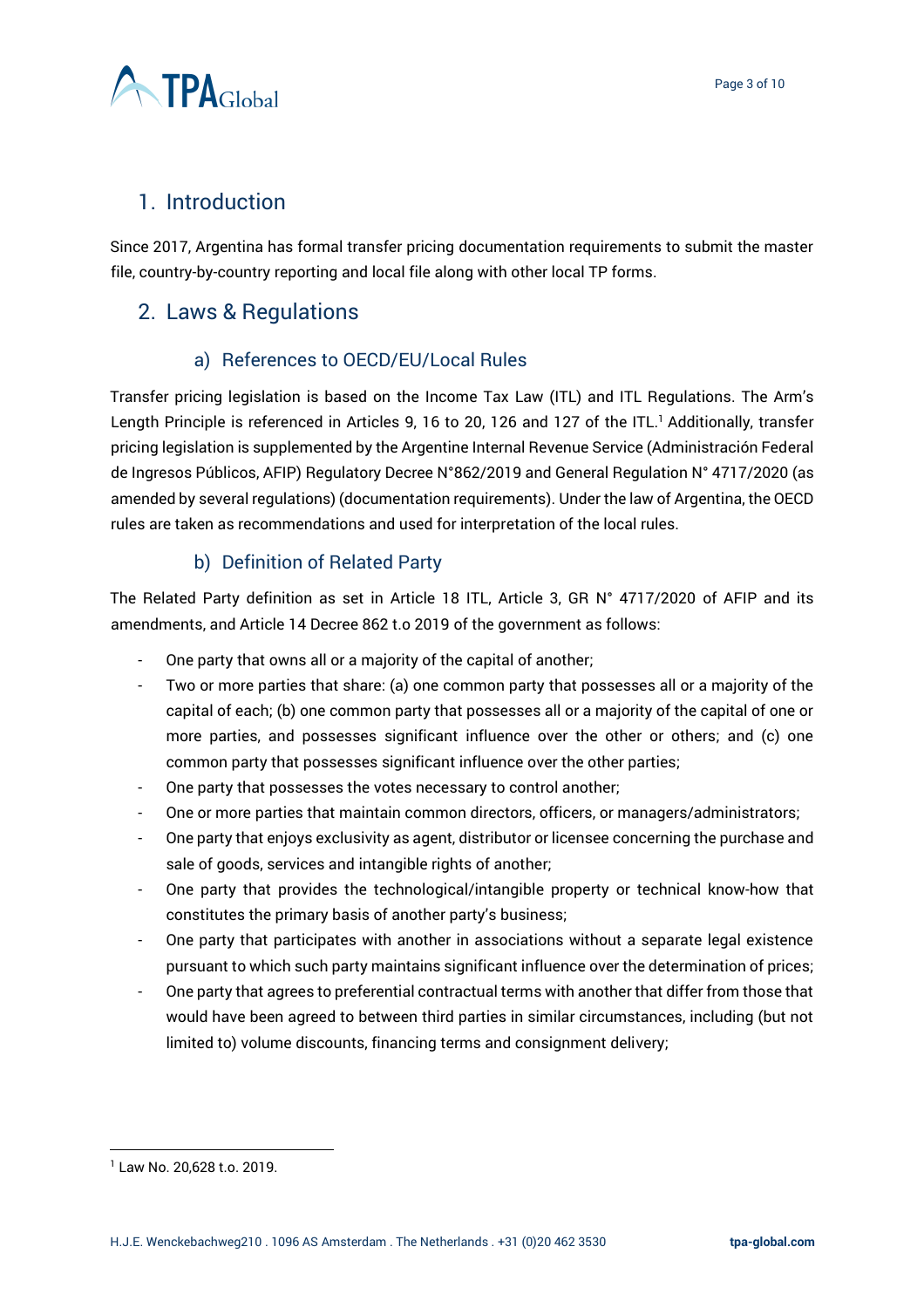

- One party that participates significantly in the establishment of the policies of another relating to general business activities, raw materials acquisition and production/marketing of products;
- One party that develops an activity of importance solely in relation to another party, or the existence of which is justified solely in relation to such other party (e.g. sole supplier or customer);
- One party that provides a substantial portion of the financing necessary for the development of the commercial activities of another, including the granting of guarantees of whatever type in the case of third party financing;
- One party that assumes responsibility for the losses or expenses of another;
- The directors, officers, or managers/administrators of one party who receive instructions from or act in the interest of another party; and The management of a company is granted to a subject (via contract, circumstances, or situations) who maintains a minority interest in the capital of such a company.

Transfer pricing requirements also apply to transactions carried out with entities in tax havens. It is important to mention that there is a new process to determine "tax havens" with transfer pricing and other tax implications. In the Article 24 of the Decree 862 t.o 2019, the Argentine Government established a new list including countries, jurisdictions, territories and tax systems which are considered as "non-cooperative for fiscal transparency purposes" and those not listed will be deemed to be a cooperative country.

#### c) Nature of Transfer Pricing Documentation

<span id="page-3-0"></span>AFIP issued a new resolution (General Resolution 5.010) on 18 June 2021 about a simplified transfer pricing regime. The resolution is aimed at the taxpayers who enter into insignificant intercompany cross-border transactions. There are certain conditions explained thoroughly in the rule<sup>2</sup> in order to be eligible for the simplified procedure. The procedure provides relief from filing a transfer pricing study or the affidavit statement reported under Form 2668. The new rule is applicable from the publication date, including the filing requirements relevant to FY 2020.

#### d) Tax Havens & Blacklists

<span id="page-3-1"></span>As mentioned above, AFIP established a list including countries, jurisdictions, territories and tax systems that are considered as "non-cooperative for fiscal transparency purposes" and now be considered as "tax havens" for transfer pricing and other tax treatments. Those not listed are deemed to be cooperative countries.

#### e) Advance Pricing Agreement (APA)

<span id="page-3-2"></span>There are no provisions enabling taxpayers to agree APA's with the tax authorities.

<sup>2</sup> [Biblioteca Electrónica \(afip.gob.ar\)](http://biblioteca.afip.gob.ar/dcp/REAG01005010_2021_06_16)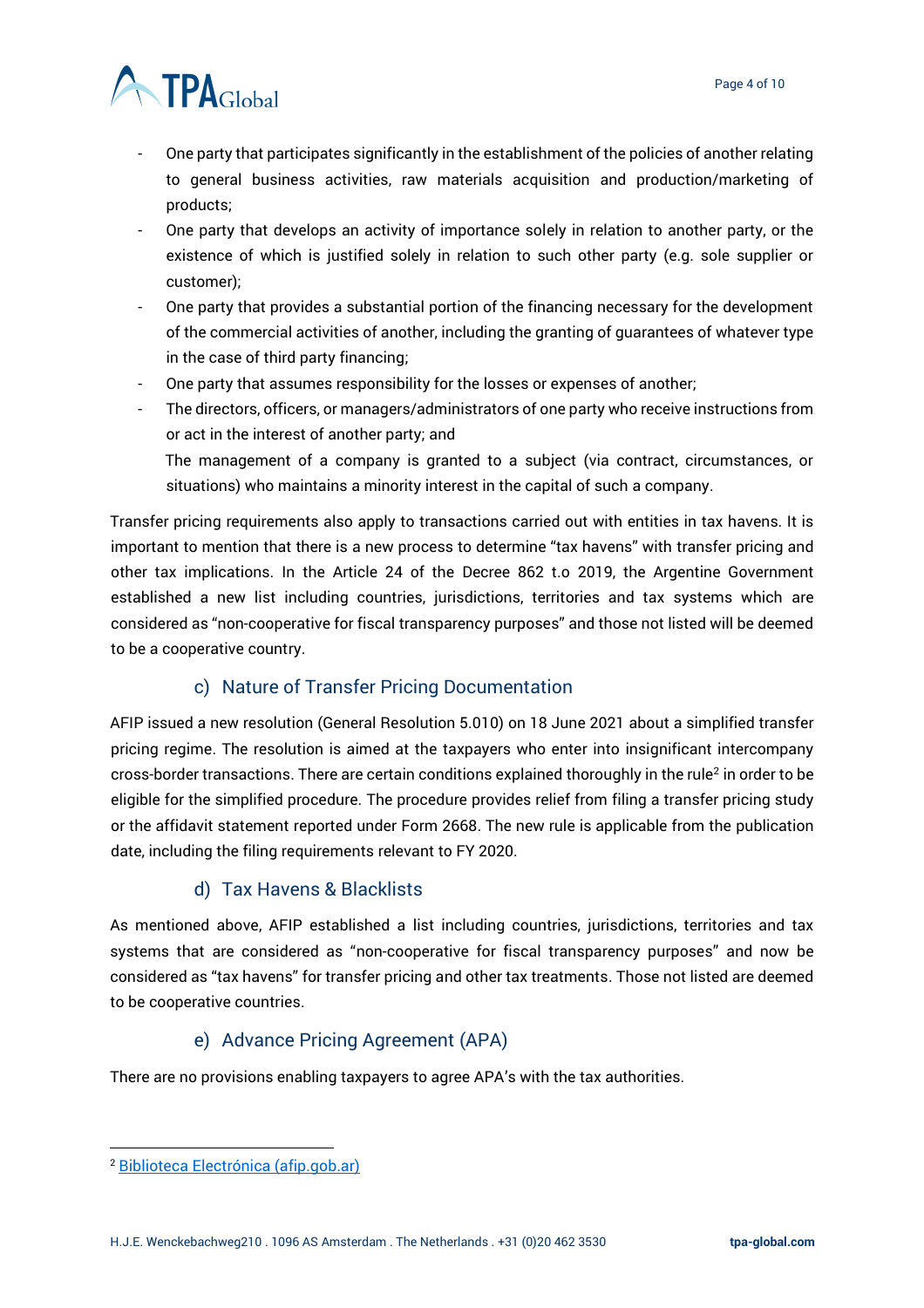

#### f) Audit Practice

<span id="page-4-0"></span>There is a very high risk of transfer pricing audits. To date, the AFIP has reviewed transfer pricing during general tax audits, during specific transfer pricing audits; as well as during the revision of the registered technical assistance agreements or trademark license agreements registered in the National Institute of Intellectual Property (INPI) or of the transactions settled by entities located in Argentina with entities located in tax havens. The AFIP transfer pricing team has been specialising throughout the years. It has conducted transfer pricing audits in previously selected industrial sectors: automotive, pharmaceutical and commodities sectors. However, any multinational with international related party dealings and incurring losses or low profits can expect to be scrutinised by the AFIP at some point. Nowadays, AFIP is paying special attention to foreign trade transactions through intermediaries, and it is expected that these transactions will continue to be scrutinised.

## <span id="page-4-1"></span>3. Transfer Pricing Documentation

#### a) Level of Documentation

<span id="page-4-2"></span>A Transfer Pricing Report must include:

- information on activities and functions developed;
- information on risks assumed and assets employed;
- facts and circumstances are taken into account for the analysis;
- details and quantification (amount in historical value) of the transactions that should be disclosed according to the transfer pricing requirements;
- identification of the foreign related parties with which the transactions being declared are carried out;
- information on the methods employed for the justification of the transfer prices taken stating the reasons for considering them the best methods;
- identification of the comparables selected;
- identification of the sources used for the selection of comparables;
- details and justification of the comparables rejected;
- details and justification of the comparability adjustments performed;
- the median and inter-quartile range;
- transcription of the income statement of the comparable parties corresponding to the fiscal years necessary for the comparability analysis, with an indication of the source of information;
- a description of the characteristics and activities of the comparables; and
- conclusions.

#### b) Industry Analysis

<span id="page-4-3"></span>By identifying value drivers for the relevant industry, a first indication of the level of profitability common in the industry is being given. In the case of Argentina, in addition to the industry analysis, it is also recommended to include a macroeconomic analysis of the country.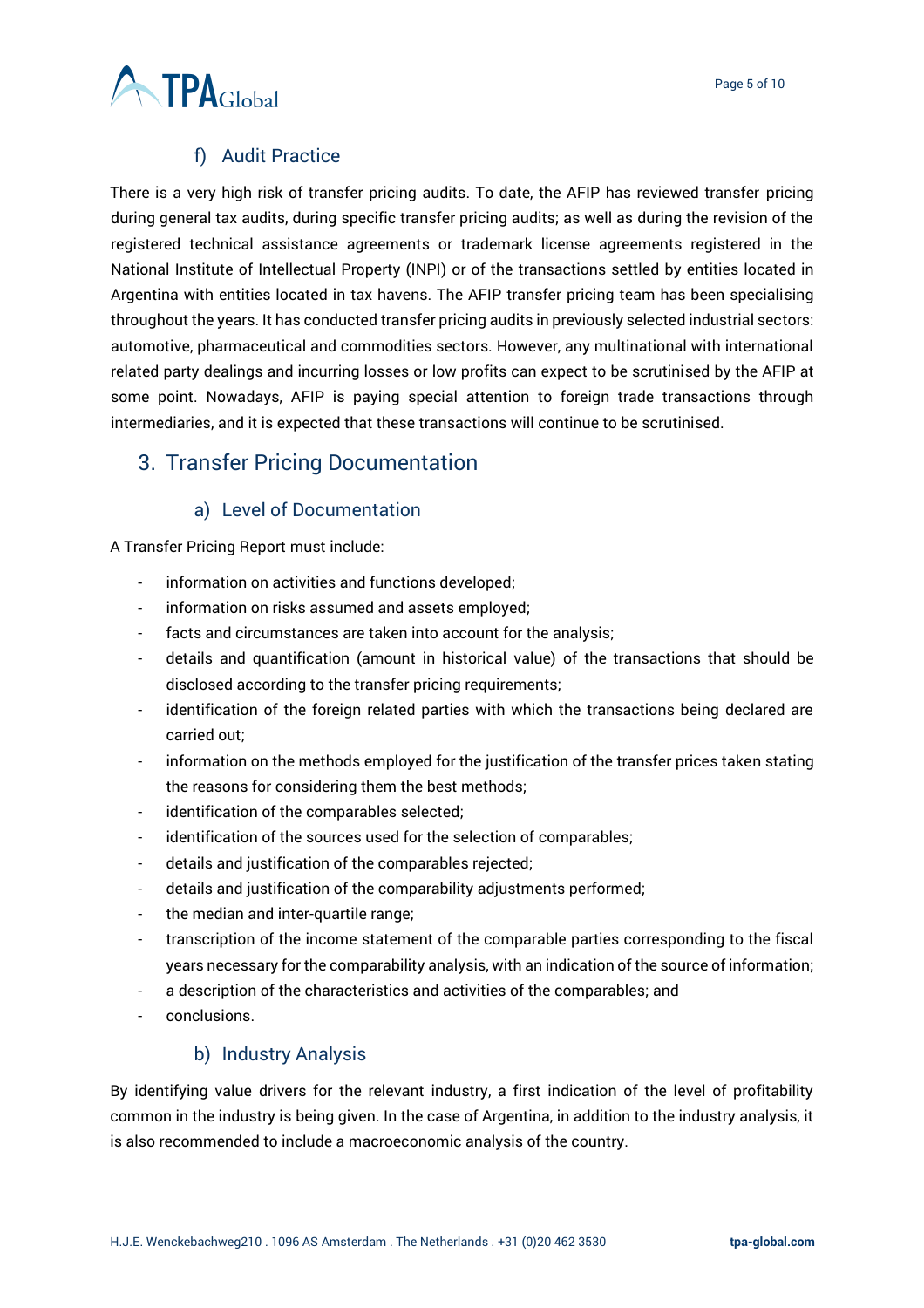

#### c) Company Analysis

<span id="page-5-0"></span>A description of the management structure of the local entity, a local organisation chart, and a description of the individuals to whom local management reports and the country(ies) in which such individuals maintain their principal offices.

A detailed description of the business and business strategy pursued by the local entity, including an indication of whether the local entity has been involved in or affected by business restructurings or intangibles transfers in the present or immediately past year and an explanation of those aspects of such transactions affecting the local entity.

Key competitors and customers.

For FY2020 and FY2021, it is also required to provide the details of any financial support received from the government (e.g. refund of payment of salaries and wages).

#### d) Functional Analysis

<span id="page-5-1"></span>In conducting a functional analysis, an assessment is made of the significant activities and responsibilities that are performed by the related parties relevant to the Intercompany Transactions under review, the tangible and intangible assets that are employed and the risks that are borne in undertaking the business activities. Such an assessment is consistent with the recommendations that have been made in the OECD Guidelines in paragraph 1.51.

#### e) Choice of Transfer Pricing Method

<span id="page-5-2"></span>The choice of method is explained in Article 17 ITL, Article 29 of Decree 862/2019, and Articles 34 and 35 of GR No. 4,717/2020 (AFIP). In general, the transfer pricing methods specified in the Argentine transfer pricing regulations are the same as in the OECD Guidelines: CUP, Resale Price, Cost Plus, Profit Split, and TNMM. It should be noted that, when applying the selected method, the use of the inter-quartile range is mandatory.

There is an additional method specified by Argentine transfer pricing regulations for settling the prices of the exports of commodities to related entities performed through an international trader (so-called "sixth method"). In case of the nature of the transaction prevents the valuation of its assets, risks or functions, the sixth method may apply to certain transactions as long as the applied method becomes a better option and sufficient documentation should be provided.

According to the Article 30 of Decree 862/2019, the most appropriate method must be applied in each case. However, in the case of commodities exports when performed through an international intermediary agent who is not the ultimate recipient of the goods, the sixth method is mandatory, which implies taking the value of the goods on the respective transparent market on the day the goods are loaded for shipment or the agreed-upon price, if higher. This method may not apply if the local exporter can prove the substance of the operations following certain specific tests included in the regulations.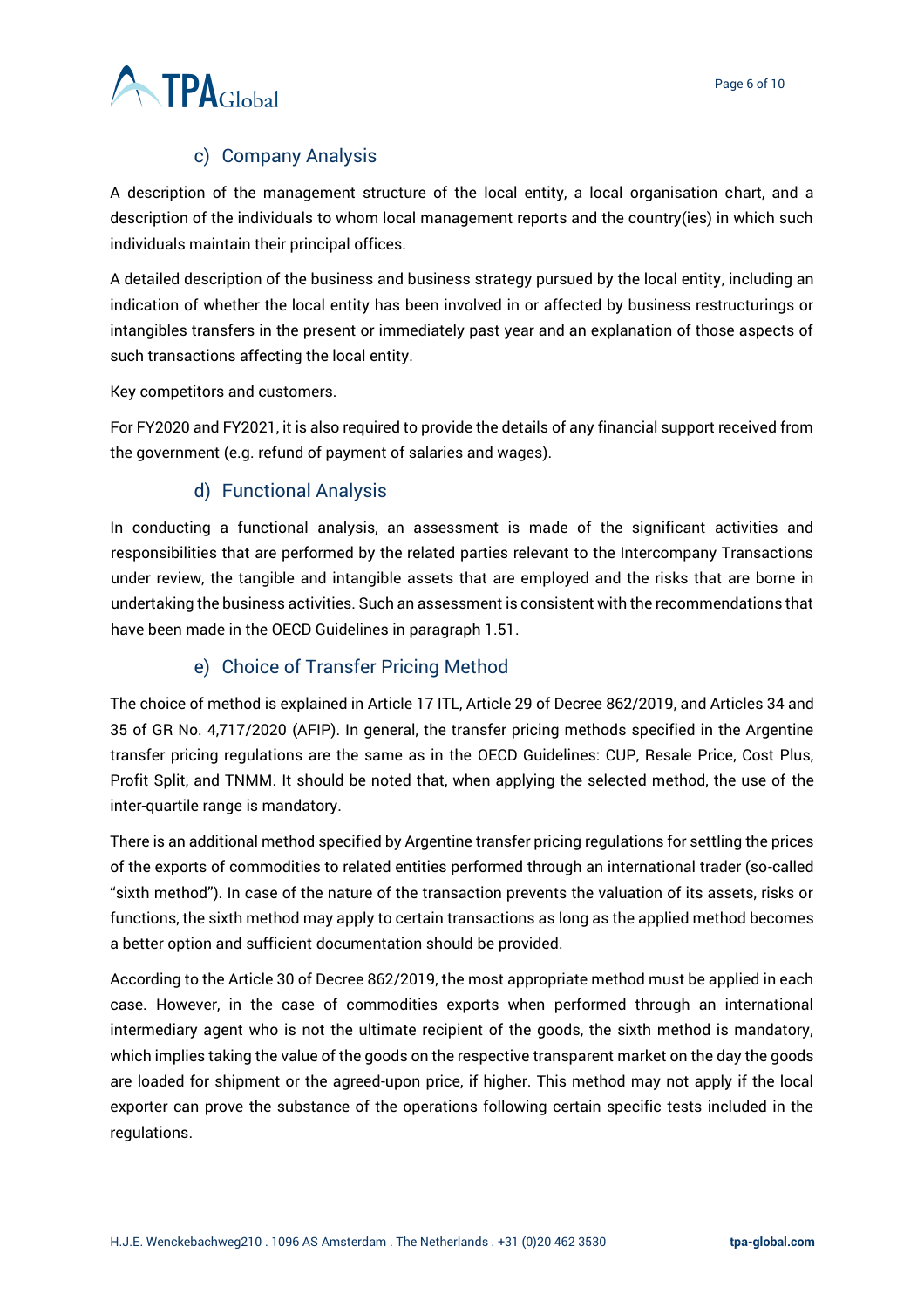

#### f) Economic Analysis – Benchmark Study

<span id="page-6-0"></span>The legislation of Argentina (Article 17 ITL and between Articles 30-34 of the Decree No. 862/2019) follows the guidance of OECD in general. Moreover, in accordance with Article 38 of Regulatory Decree 862/2019, if there is internal comparables data, it should be initially considered for the analysis as long as there are no important differences between the comparable elements.

The tested party must always be the local entity. Argentine companies are required to make their annual accounts publicly available by filing a copy with the local authority (i.e., Inspección General de Justicia in Buenos Aires). However, sometimes this information is unavailable, or the accounts would not provide much information on potentially comparable transactions or operations since they do not contain much detailed or segmented financial information. Therefore, reliance is often placed on foreign comparables using international databases. Foreign comparables have been informally accepted when tax authorities review the annual transfer pricing reports, and there is some preference for pan-American comparables. Under transfer pricing scrutiny, AFIP has required that financial information used in comparables analysis should be checked against the relevant data sources. And the lack of supporting information may cause the exclusion of the comparable from the analysis by the AFIP.

For FY2020 and FY2021, it is recommended to use financial information of the comparables from the same fiscal period of the tested party (i.e. in principle, multi-year analyzes will not be acceptable).

#### g) Inter-company (IC) Legal Agreement

<span id="page-6-1"></span>Although an Inter-company legal agreement formalises the business and financial relationship between group entities, the legal agreements have a lower ranking since the OECD 2017 Guidelines made the ''conduct of parties'' the prevailing concept.

#### h) Financial Statements

<span id="page-6-2"></span>Since the OECD 2017 Guidelines made the ''conduct of parties'' the prevailing concept, parties need to also make sure their conduct is in line with what is reported in their accounts. The Audited Financial Statements of the local entity should include amounts adjusted by inflation.

### i) Production Process for TP Relevant Returns, Documents, Forms and Financials

<span id="page-6-3"></span>In the chart below, the existence of the filing requirements with the details of which format is used, the latest filing date, notification requirement and its deadline, thresholds to be applied in case it exists, and the required languages are demonstrated. These information can be seen respectively for CIT, master file, local file, CbCR, local forms, annual accounts and segmented P&L documentations.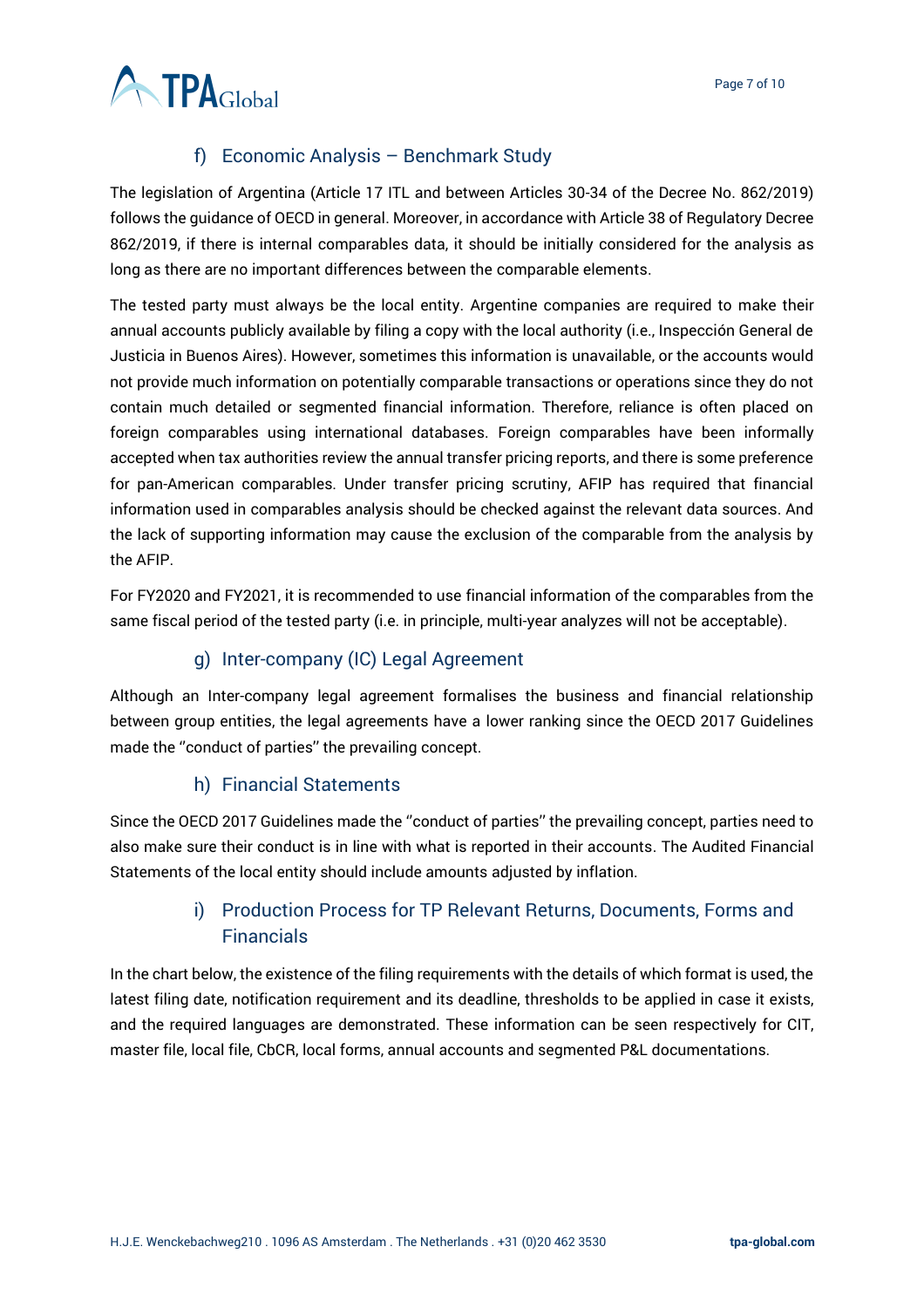



|                                          | Prepare or<br>File? | Format                                        | <b>Deadline</b>                                                                                             | <b>Notification</b><br>Deadline*                                         | Threshold*<br>(Yes/No) | Local<br>Language<br>(Yes/No)*(If<br>"No", it can<br>be filed in<br>English) |
|------------------------------------------|---------------------|-----------------------------------------------|-------------------------------------------------------------------------------------------------------------|--------------------------------------------------------------------------|------------------------|------------------------------------------------------------------------------|
| Corporate<br><b>Income</b><br><b>Tax</b> | File                | Local<br>requirements                         | May, or later,<br>depending on the<br>taxes to be paid                                                      | <b>NA</b>                                                                | <b>NA</b>              | Yes                                                                          |
| <b>Master File</b>                       | File                | Special format.<br>Similar to OECD<br>format. | Between the 23rd<br>and the 27th day<br>of the twelfth<br>month following<br>the end of the<br>fiscal year. | <b>NA</b>                                                                | Yes                    | Yes                                                                          |
| <b>Local File</b>                        | File                | Special format                                | Between the 23rd<br>and the 27th day<br>of the sixth<br>month following<br>the end of the<br>fiscal year.   | <b>NA</b>                                                                | Yes                    | Yes                                                                          |
| <b>CbCR</b><br>(F.8097)                  | File                | <b>OECD Guidelines</b><br>2017                | 12 months after<br>the financial year-<br>end                                                               | The last day<br>of the third<br>month after<br>the financial<br>year-end | Yes                    | Yes                                                                          |
| <b>Local form</b>                        | File                | Special format                                | Between the 23rd<br>and the 27th day<br>of the sixth<br>month following<br>the end of the<br>fiscal year.   | <b>NA</b>                                                                | Yes                    | Yes                                                                          |
| <b>Annual</b><br><b>Accounts</b>         | Prepare             | <b>IFRS</b>                                   | 120 days after the<br>end of the<br>financial year                                                          | No                                                                       | Yes                    | No                                                                           |
| <b>Segmented</b><br><b>P&amp;L</b>       | Prepare             | Excel/Other                                   | Ready upon filing<br>CIT/TP<br>documents.                                                                   | No                                                                       | No                     | No                                                                           |

\* Argentina has signed the MCAA agreement for the filing of CBCR.

\* There are no specific provisions regarding the documentation requirements for small and medium sized enterprises.

Transfer pricing requirements in Argentina state the obligation of the taxpayers to submit the following:

(i) Informative Tax Returns:

- Form 2668: for transactions with related entities located in foreign countries or companies located in non-cooperative countries for the entire fiscal year, on the sixth month from the end of the fiscal year;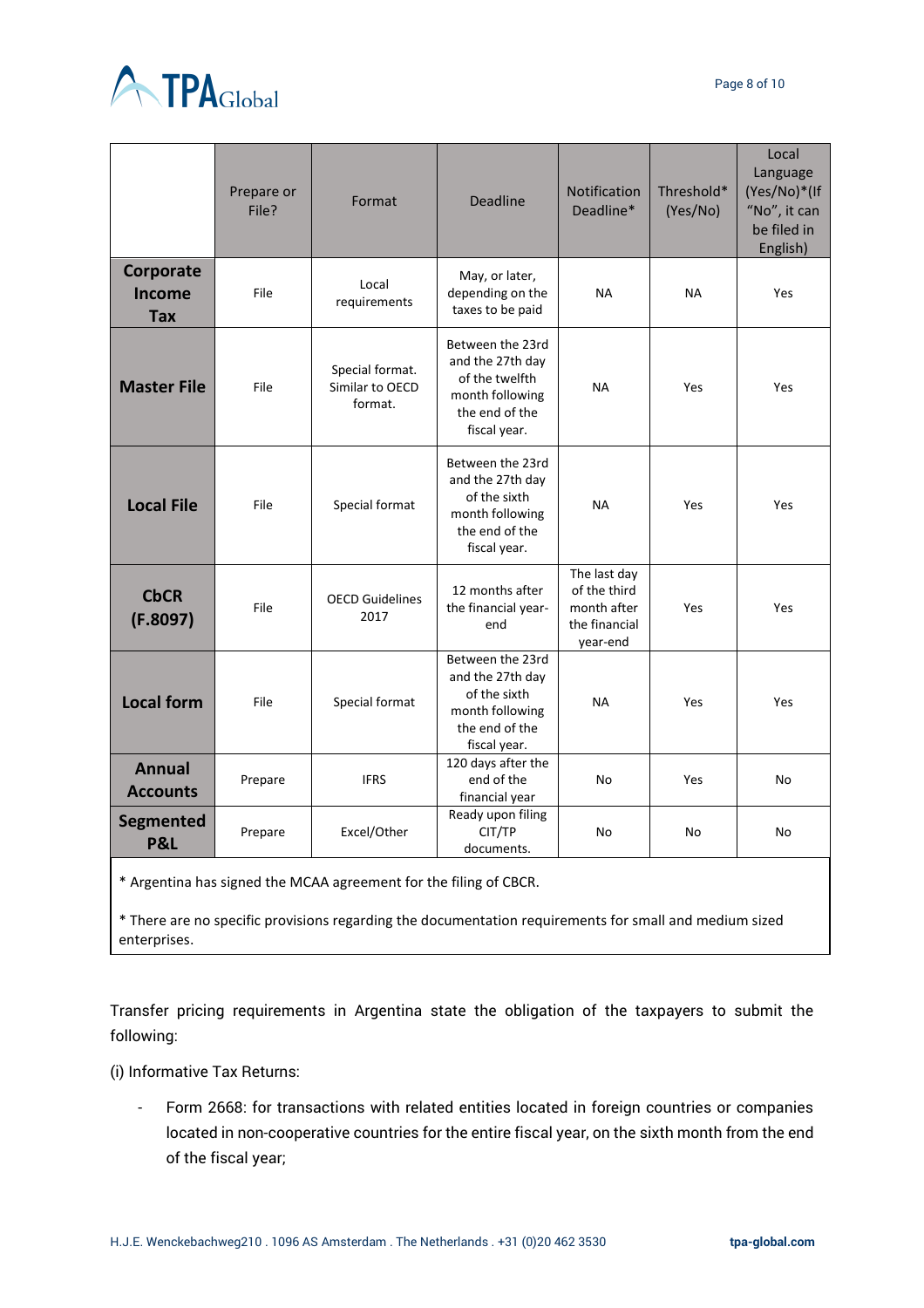

Form 4501: used for filing the required Transfer Pricing Report and the certification by an independent certified public accountant (CPA), to be submitted every year in the sixth month after the end of the fiscal year, and it should contain three digital signatures: the taxpayer, the CPA involved, and the representative of the professional association where the CPA has been licensed;

Taxpayers must submit these TP Tax Returns and documentation electronically through the AFIP´s website. The Income Tax Return is due 5 months after the end of the fiscal year.

The general statute of limitations for federal tax matters is 5 years, which consequently applies for transfer pricing. This period begins on 1 January of the year following the year in which the tax return is due. The taxpayer must keep the transfer pricing documentation for up to 5 years after the period established by the statute of limitations.

#### j) Mandatory Language

<span id="page-8-0"></span>The Transfer Pricing Report to be submitted to the Tax Authorities must be in Spanish. If the Transfer Pricing Report contains information in a foreign language, there is a need to attach a translation into Spanish by a national public translator, which signature must be certified by the institution of Argentina in which the translator is enrolled.

#### k) Notification Requirement

<span id="page-8-1"></span>There is a notification requirement for CBC reporting in Argentina. This requirement consists of two stages. The first notification requirement explains in which country and which entity will carry out the reporting requirement. The deadline is the last business day of the third month at the end of the FY. The second notification must be submitted at the end of the two months at the latest after the CbCR deadline. For FY 2021, the first notification must be submitted on 31 March 2022, and the second notification must be submitted on 28 February 2023 at the latest.

#### l) Record Keeping

<span id="page-8-3"></span><span id="page-8-2"></span>Contemporaneous documentation is required.

#### m) Penalties and Interest Charges

Pursuant to Article 57 GR 4717/2020, Article 15 GR 4130-E, Article 38 of the Argentinian Tax Code, andthe legislation N° 25.795 of 2003, the applicable penalties in relation to international transactions are:

- the taxpayer may be fined between amounts of ARS 10.000 and ARS 20.000 for non-filing or delayed filing of transfer pricing return,
- a penalty of ARS 45.000 is imposed if the tax authorities have served a request to file the transfer pricing return for each failure to comply with a request. Up to ARS 450.000 additional penalty may be imposed for the taxpayers with more gross revenue than ARS 10.000.000 after the third filing request.